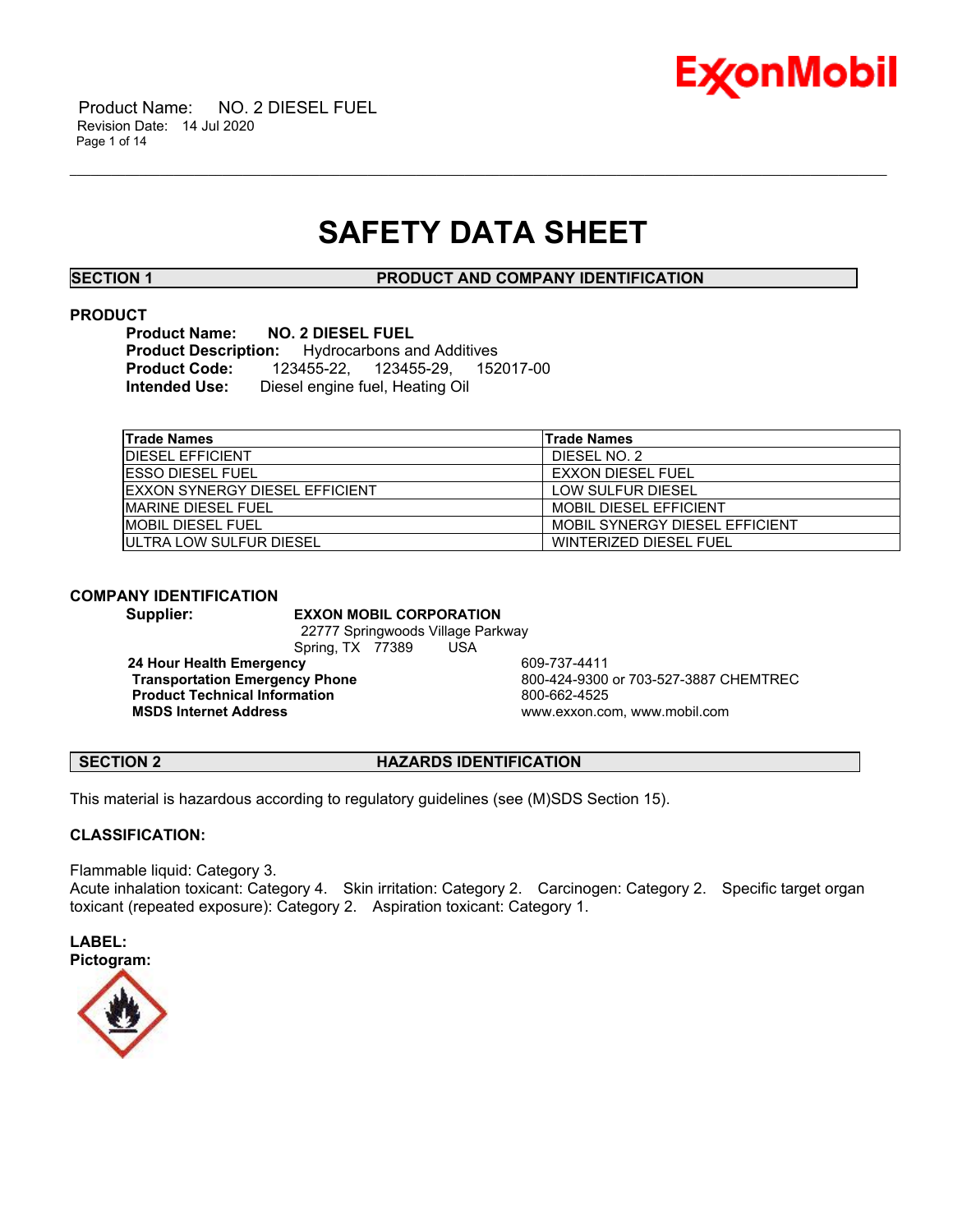

 Product Name: NO. 2 DIESEL FUEL Revision Date: 14 Jul 2020 Page 2 of 14



**Signal Word:** Danger

#### **Hazard Statements:**

H226: Flammable liquid and vapor. H304: May be fatal if swallowed and enters airways. H315: Causes skin irritation. H332: Harmful if inhaled. H351: Suspected of causing cancer. H373: May cause damage to organs through prolonged or repeated exposure. Bone marrow, Liver, Thymus

### **Precautionary Statements:**

P101: If medical advice is needed, have product container or label at hand. P102: Keep out of reach of children. P103: Read label before use.P201: Obtain special instructions before use. P202: Do not handle until all safety precautions have been read and understood. P210: Keep away from heat/sparks/open flames/hot surfaces. -- No smoking. P233: Keep container tightly closed. P240: Ground / bond container and receiving equipment. P241: Use explosion-proof electrical, ventilating, and lighting equipment. P242: Use only non-sparking tools. P243: Take precautionary measures against static discharge. P260: Do not breathe mist / vapours. P264: Wash skin thoroughly after handling. P271: Use only outdoors or in a well-ventilated area. P273: Avoid release to the environment. P280: Wear protective gloves/protective clothing/eye protection/face protection.P301 + P310: IF SWALLOWED: Immediately call a POISON CENTER or doctor/physician. P302 + P352: IF ON SKIN: Wash with plenty of soap and water. P304 + P340: IF INHALED: Remove person to fresh air and keep comfortable for breathing. P308 + P313: IF exposed or concerned: Get medical advice/ attention. P312: Call a POISON CENTER or doctor/physician if you feel unwell. P331: Do NOT induce vomiting. P332 + P313: If skin irritation occurs: Get medical advice/ attention. P362 + P364: Take off contaminated clothing and wash it before reuse. P370 + P378: In case of fire: Use water fog, foam, dry chemical or carbon dioxide (CO2) to extinguish. P391: Collect spillage.P403 + P235: Store in a well-ventilated place. Keep cool. P405: Store locked up.P501: Dispose of contents and container in accordance with local regulations.

**Contains:** DIESEL OIL..C9-20

# **Other hazard information:**

**HAZARD NOT OTHERWISE CLASSIFIED (HNOC):** None as defined under 29 CFR 1910.1200.

## **PHYSICAL / CHEMICAL HAZARDS**

Material can accumulate static charges which may cause an ignition. Material can release vapors that readily form flammable mixtures. Vapor accumulation could flash and/or explode if ignited.

#### **HEALTH HAZARDS**

May cause central nervous system depression. High-pressure injection under skin may cause serious damage. Under conditions of poor personal hygiene and prolonged repeated contact, some polycyclic aromatic compounds (PACs) have been suspected as a cause of skin cancer in humans. May be irritating to the eyes, nose, throat, and lungs.

### **ENVIRONMENTAL HAZARDS**

Expected to be toxic to aquatic organisms. May cause long-term adverse effects in the aquatic environment.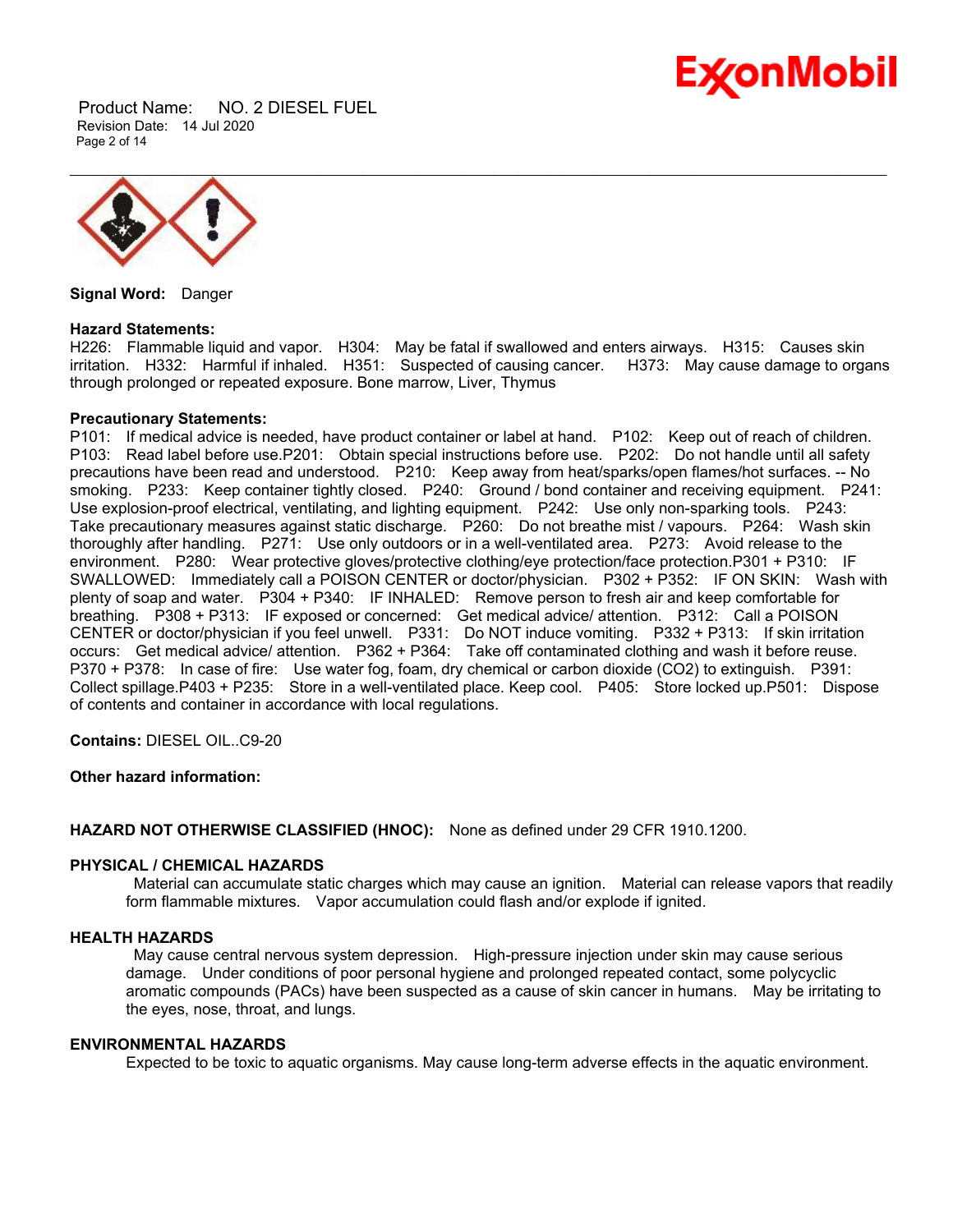

 Product Name: NO. 2 DIESEL FUEL Revision Date: 14 Jul 2020 Page 3 of 14

| NFPA Hazard ID:        | Health: 2 | Flammability: 2 | Reactivity: 0 |  |
|------------------------|-----------|-----------------|---------------|--|
| <b>HMIS Hazard ID:</b> | Health:   | Flammability: 2 | Reactivity: 0 |  |

**NOTE:** This material should not be used for any other purpose than the intended use in Section 1 without expert advice. Health studies have shown that chemical exposure may cause potential human health risks which may vary from person to person.

#### **SECTION 3 COMPOSITION / INFORMATION ON INGREDIENTS**

This material is defined as a mixture.

### **Hazardous Substance(s) or Complex Substance(s) required for disclosure**

| <b>Name</b>     | CAS#       |                | <b>GHS Hazard Codes</b> |
|-----------------|------------|----------------|-------------------------|
|                 |            | Concentration* |                         |
| DIESEL OILC9-20 | 68334-30-5 | $80 - 99\%$    | H226, H304, H332, H351, |
|                 |            |                | H315, H373, H401, H411  |

### **Hazardous Constituent(s) Contained in Complex Substance(s) required for disclosure**

| Name                  | CAS#           | Concentration* | <b>GHS Hazard Codes</b>  |
|-----------------------|----------------|----------------|--------------------------|
| <b>IETHYL BENZENE</b> | $100 - 41 - 4$ | $0.1 - 1\%$    | H225, H304, H332, H373,  |
|                       |                |                | H401, H412               |
| <b>INAPHTHALENE</b>   | $91 - 20 - 3$  | $0.1 - 1\%$    | H228(2), H302, H351,     |
|                       |                |                | H400(M factor 1), H410(M |
|                       |                |                | factor 1)                |

\* All concentrations are percent by weight unless material is a gas. Gas concentrations are in percent by volume.

NOTE: Composition may contain up to 0.5% performance additives and / or dyes.

As per paragraph (i) of 29 CFR 1910.1200, formulation is considered a trade secret and specific chemical identity and exact percentage (concentration) of composition may have been withheld. Specific chemical identity and exact percentage composition will be provided to health professionals, employees, or designated representatives in accordance with applicable provisions of paragraph (i).

**SECTION 4 FIRST AID MEASURES**

#### **INHALATION**

Remove from further exposure. For those providing assistance, avoid exposure to yourself or others. Use adequate respiratory protection. If respiratory irritation, dizziness, nausea, or unconsciousness occurs, seek immediate medical assistance. If breathing has stopped, assist ventilation with a mechanical device or use mouth-to-mouth resuscitation.

### **SKIN CONTACT**

Remove contaminated clothing. Dry wipe exposed skin and cleanse with waterless hand cleaner and follow by washing thoroughly with soap and water. For those providing assistance, avoid further skin contact to yourself or others. Wear impervious gloves. Launder contaminated clothing separately before reuse. Discard contaminated articles that cannot be laundered. If product is injected into or under the skin, or into any part of the body, regardless of the appearance of the wound or its size, the individual should be evaluated immediately by a physician as a surgical emergency. Even though initial symptoms from high pressure injection may be minimal or absent, early surgical treatment within the first few hours may significantly reduce the ultimate extent of injury.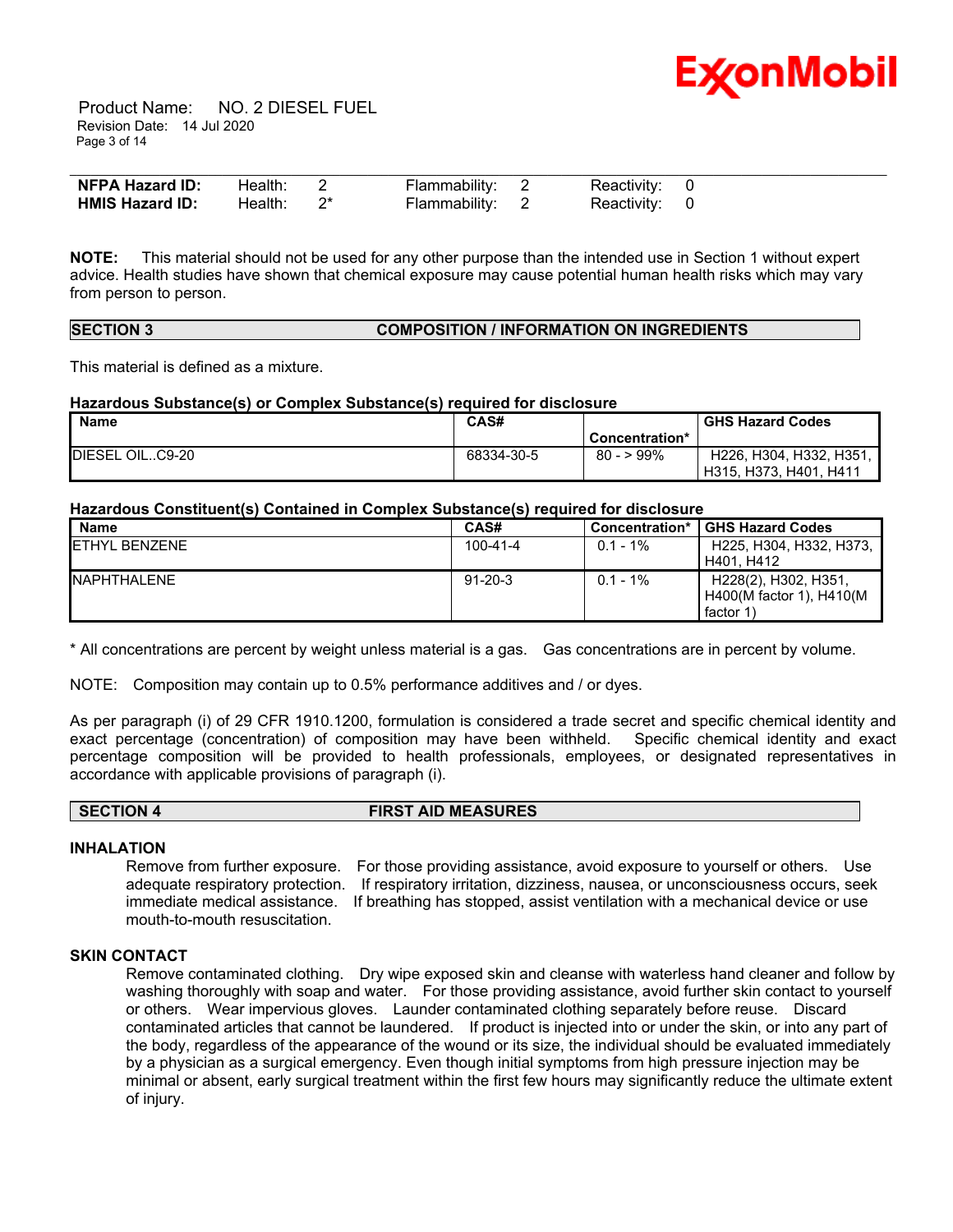

 Product Name: NO. 2 DIESEL FUEL Revision Date: 14 Jul 2020 Page 4 of 14

#### **EYE CONTACT**

Flush thoroughly with water. If irritation occurs, get medical assistance.

# **INGESTION**

Seek immediate medical attention. Do not induce vomiting.

### **NOTE TO PHYSICIAN**

If ingested, material may be aspirated into the lungs and cause chemical pneumonitis. Treat appropriately.

\_\_\_\_\_\_\_\_\_\_\_\_\_\_\_\_\_\_\_\_\_\_\_\_\_\_\_\_\_\_\_\_\_\_\_\_\_\_\_\_\_\_\_\_\_\_\_\_\_\_\_\_\_\_\_\_\_\_\_\_\_\_\_\_\_\_\_\_\_\_\_\_\_\_\_\_\_\_\_\_\_\_\_\_\_\_\_\_\_\_\_\_\_\_\_\_\_\_\_\_\_\_\_\_\_\_\_\_\_\_\_\_\_\_\_\_\_\_

#### **PRE-EXISTING MEDICAL CONDITIONS WHICH MAY BE AGGRAVATED BY EXPOSURE**

Contains hydrocarbon solvent/petroleum hydrocarbons; skin contact may aggravate an existing dermatitis.

### **SECTION 5 FIRE FIGHTING MEASURES**

#### **EXTINGUISHING MEDIA**

**Appropriate Extinguishing Media:** Use water fog, foam, dry chemical or carbon dioxide (CO2) to extinguish flames.

**Inappropriate Extinguishing Media:** Straight Streams of Water

### **FIRE FIGHTING**

**Fire Fighting Instructions:** Flammable. Evacuate area. Prevent runoff from fire control or dilution from entering streams, sewers, or drinking water supply. Firefighters should use standard protective equipment and in enclosed spaces, self-contained breathing apparatus (SCBA). Use water spray to cool fire exposed surfaces and to protect personnel.

**Unusual Fire Hazards:** Vapors are flammable and heavier than air. Vapors may travel across the ground and reach remote ignition sources causing a flashback fire danger. Hazardous material. Firefighters should consider protective equipment indicated in Section 8.

**Hazardous Combustion Products:** Aldehydes, Incomplete combustion products, Oxides of carbon, Smoke, Fume, Sulfur oxides

# **FLAMMABILITY PROPERTIES**

**Flash Point [Method]:** >38°C (100°F) [ASTM D-93] **Flammable Limits (Approximate volume % in air):** LEL: 0.6 UEL: 7.0 **Autoignition Temperature:** >200°C (392°F)

# **SECTION 6 ACCIDENTAL RELEASE MEASURES**

#### **NOTIFICATION PROCEDURES**

In the event of a spill or accidental release, notify relevant authorities in accordance with all applicable regulations. US regulations require reporting releases of this material to the environment which exceed the applicable reportable quantity or oil spills which could reach any waterway including intermittent dry creeks. The National Response Center can be reached at (800)424-8802.

### **PROTECTIVE MEASURES**

Avoid contact with spilled material. Warn or evacuate occupants in surrounding and downwind areas if required due to toxicity or flammability of the material. See Section 5 for fire fighting information. See the Hazard Identification Section for Significant Hazards. See Section 4 for First Aid Advice. See Section 8 for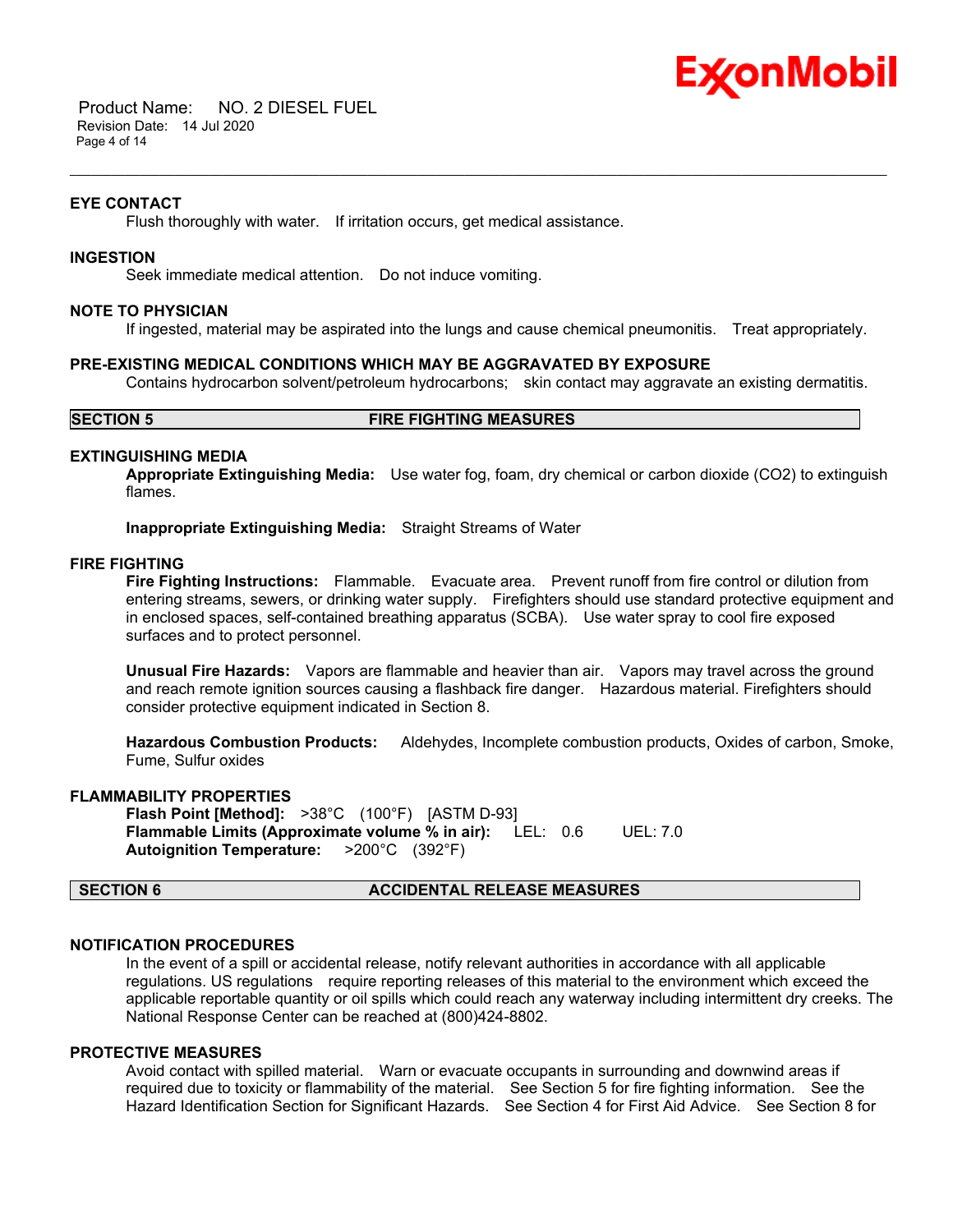

 Product Name: NO. 2 DIESEL FUEL Revision Date: 14 Jul 2020 Page 5 of 14

> advice on the minimum requirements for personal protective equipment. Additional protective measures may be necessary, depending on the specific circumstances and/or the expert judgment of the emergency responders.

\_\_\_\_\_\_\_\_\_\_\_\_\_\_\_\_\_\_\_\_\_\_\_\_\_\_\_\_\_\_\_\_\_\_\_\_\_\_\_\_\_\_\_\_\_\_\_\_\_\_\_\_\_\_\_\_\_\_\_\_\_\_\_\_\_\_\_\_\_\_\_\_\_\_\_\_\_\_\_\_\_\_\_\_\_\_\_\_\_\_\_\_\_\_\_\_\_\_\_\_\_\_\_\_\_\_\_\_\_\_\_\_\_\_\_\_\_\_

For emergency responders: Respiratory protection: half-face or full-face respirator with filter(s) for organic vapor and, when applicable, H2S, or Self Contained Breathing Apparatus (SCBA) can be used depending on the size of spill and potential level of exposure. If the exposure cannot be completely characterized or an oxygen deficient atmosphere is possible or anticipated, SCBA is recommended. Work gloves that are resistant to aromatic hydrocarbons are recommended. Note: gloves made of polyvinyl acetate (PVA) are not waterresistant and are not suitable for emergency use. Chemical goggles are recommended if splashes or contact with eyes is possible. Small spills: normal antistatic work clothes are usually adequate. Large spills: full body suit of chemical resistant, antistatic material is recommended.

#### **SPILL MANAGEMENT**

**Land Spill:** Eliminate all ignition sources (no smoking, flares, sparks or flames in immediate area). Stop leak if you can do it without risk. All equipment used when handling the product must be grounded. Do not touch or walk through spilled material. Prevent entry into waterways, sewer, basements or confined areas. A vapor suppressing foam may be used to reduce vapors. Absorb or cover with dry earth, sand or other noncombustible material and transfer to containers. Use clean non-sparking tools to collect absorbed material. Large Spills: Water spray may reduce vapor; but may not prevent ignition in closed spaces.

**Water Spill:** Stop leak if you can do it without risk. Eliminate sources of ignition. Warn other shipping. If the Flash Point exceeds the Ambient Temperature by 10 degrees C or more, use containment booms and remove from the surface by skimming or with suitable absorbents when conditions permit. If the Flash Point does not exceed the Ambient Air Temperature by at least 10C, use booms as a barrier to protect shorelines and allow material to evaporate. Seek the advice of a specialist before using dispersants.

Water spill and land spill recommendations are based on the most likely spill scenario for this material; however, geographic conditions, wind, temperature, (and in the case of a water spill) wave and current direction and speed may greatly influence the appropriate action to be taken. For this reason, local experts should be consulted. Note: Local regulations may prescribe or limit action to be taken.

#### **ENVIRONMENTAL PRECAUTIONS**

Large Spills: Dike far ahead of liquid spill for later recovery and disposal. Prevent entry into waterways, sewers, basements or confined areas.

#### **SECTION 7 HANDLING AND STORAGE**

# **HANDLING**

Avoid all personal contact. Do not siphon by mouth. Do not use as a cleaning solvent or other non-motor fuel uses. For use as a motor fuel only. It is dangerous and/or unlawful to put fuel into unapproved containers. Do not fill container while it is in or on a vehicle. Static electricity may ignite vapors and cause fire. Place container on ground when filling and keep nozzle in contact with container. Do not use electronic devices (including but not limited to cellular phones, computers, calculators, pagers or other electronic devices, etc.) during safety critical tasks, such as bulk fuel loading or unloading operations, or in storage areas where vapors may be present, unless the devices are certified intrinsically safe by an approved national testing agency and to the safety standards required by national and/or local laws and regulations. Prevent small spills and leakage to avoid slip hazard. Material can accumulate static charges which may cause an electrical spark (ignition source). Use proper bonding and/or ground procedures. However, bonding and grounds may not eliminate the hazard from static accumulation. Consult local applicable standards for guidance. Additional references include American Petroleum Institute 2003 (Protection Against Ignitions Arising out of Static, Lightning and Stray Currents) or National Fire Protection Agency 77 (Recommended Practice on Static Electricity) or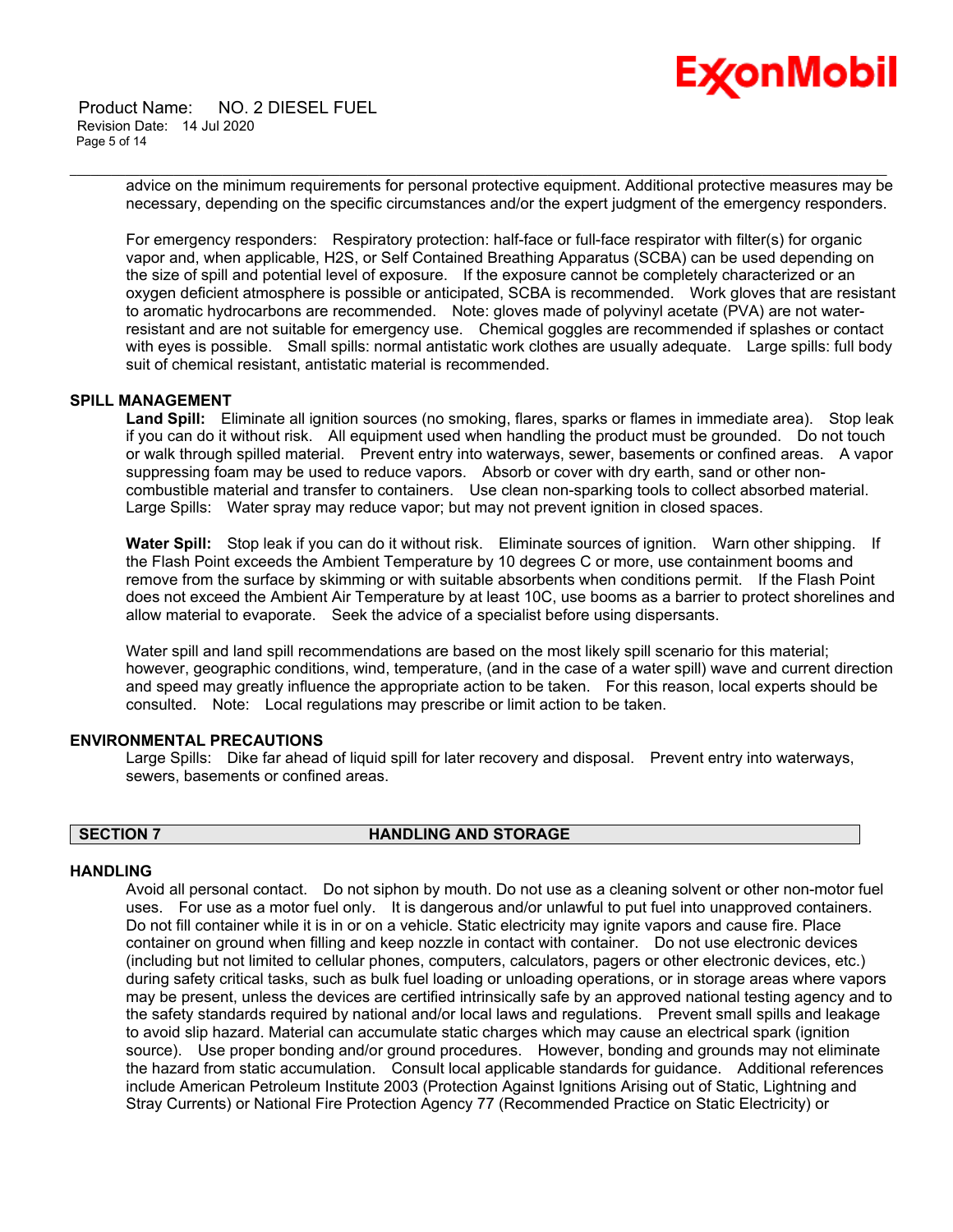Product Name: NO. 2 DIESEL FUEL Revision Date: 14 Jul 2020 Page 6 of 14



\_\_\_\_\_\_\_\_\_\_\_\_\_\_\_\_\_\_\_\_\_\_\_\_\_\_\_\_\_\_\_\_\_\_\_\_\_\_\_\_\_\_\_\_\_\_\_\_\_\_\_\_\_\_\_\_\_\_\_\_\_\_\_\_\_\_\_\_\_\_\_\_\_\_\_\_\_\_\_\_\_\_\_\_\_\_\_\_\_\_\_\_\_\_\_\_\_\_\_\_\_\_\_\_\_\_\_\_\_\_\_\_\_\_\_\_\_\_ CENELEC CLC/TR 50404 (Electrostatics - Code of practice for the avoidance of hazards due to static electricity).

**Static Accumulator:** This material is a static accumulator. A liquid is typically considered a nonconductive, static accumulator if its conductivity is below 100 pS/m (100x10E-12 Siemens per meter) and is considered a semiconductive, static accumulator if its conductivity is below 10,000 pS/m. Whether a liquid is nonconductive or semiconductive, the precautions are the same. A number of factors, for example liquid temperature, presence of contaminants, anti-static additives and filtration can greatly influence the conductivity of a liquid.

### **STORAGE**

The type of container used to store the material may affect static accumulation and dissipation. Keep container closed. Handle containers with care. Open slowly in order to control possible pressure release. Store in a cool, well-ventilated area. Storage containers should be grounded and bonded. Fixed storage containers, transfer containers and associated equipment should be grounded and bonded to prevent accumulation of static charge. Keep away from incompatible materials.

# **SECTION 8 EXPOSURE CONTROLS / PERSONAL PROTECTION**

#### **EXPOSURE LIMIT VALUES**

**Substance Name Form Limit / Standard NOTE Source** DIESEL OIL..C9-20 Stable Aerosol. TWA | 5 mg/m3 | Skin | ExxonMobil DIESEL OIL..C9-20 Vapor. TWA 200 mg/m3 Skin ExxonMobil DIESEL OIL..C9-20 [total hydrocarb, vapor&aerosol] Inhalable fraction and vapor TWA | 100 mg/m3 | Skin | ACGIH ETHYL BENZENE TWA 435 mg/m3 100 ppm N/A OSHA Z1 ETHYL BENZENE TWA 20 ppm N/A ACGIH NAPHTHALENE TWA 50 mg/m3 10 ppm N/A OSHA Z1

NAPHTHALENE | TWA | 10 ppm | Skin | ACGIH

**Exposure limits/standards (Note: Exposure limits are not additive)**

NOTE: Limits/standards shown for guidance only. Follow applicable regulations.

#### **Biological limits**

| <b>Substance</b> | <b>Specimen</b> | <b>Sampling Time</b> | <b>Limit</b> | Determinant                     | <b>Source</b>     |
|------------------|-----------------|----------------------|--------------|---------------------------------|-------------------|
| FTHYL BENZENE    | Creatinine in   | <b>IEnd of shift</b> | $0.15$ g/g   | ISum of mandelic acid           | <b>ACGIH BELS</b> |
|                  | lurine          |                      |              | and phenylglyoxylic acid (BEIs) |                   |
| NAPHTHALENE      | No Biological   | <b>End of shift</b>  | <b>Not</b>   | l1-Naphthol. with               | <b>ACGIH BELS</b> |
|                  | Specimen        |                      | Assigned     | hydrolysis + 2-Naphthol,        | (BE(s))           |
|                  | provided        |                      |              | with hydrolysis                 |                   |

# **ENGINEERING CONTROLS**

The level of protection and types of controls necessary will vary depending upon potential exposure conditions.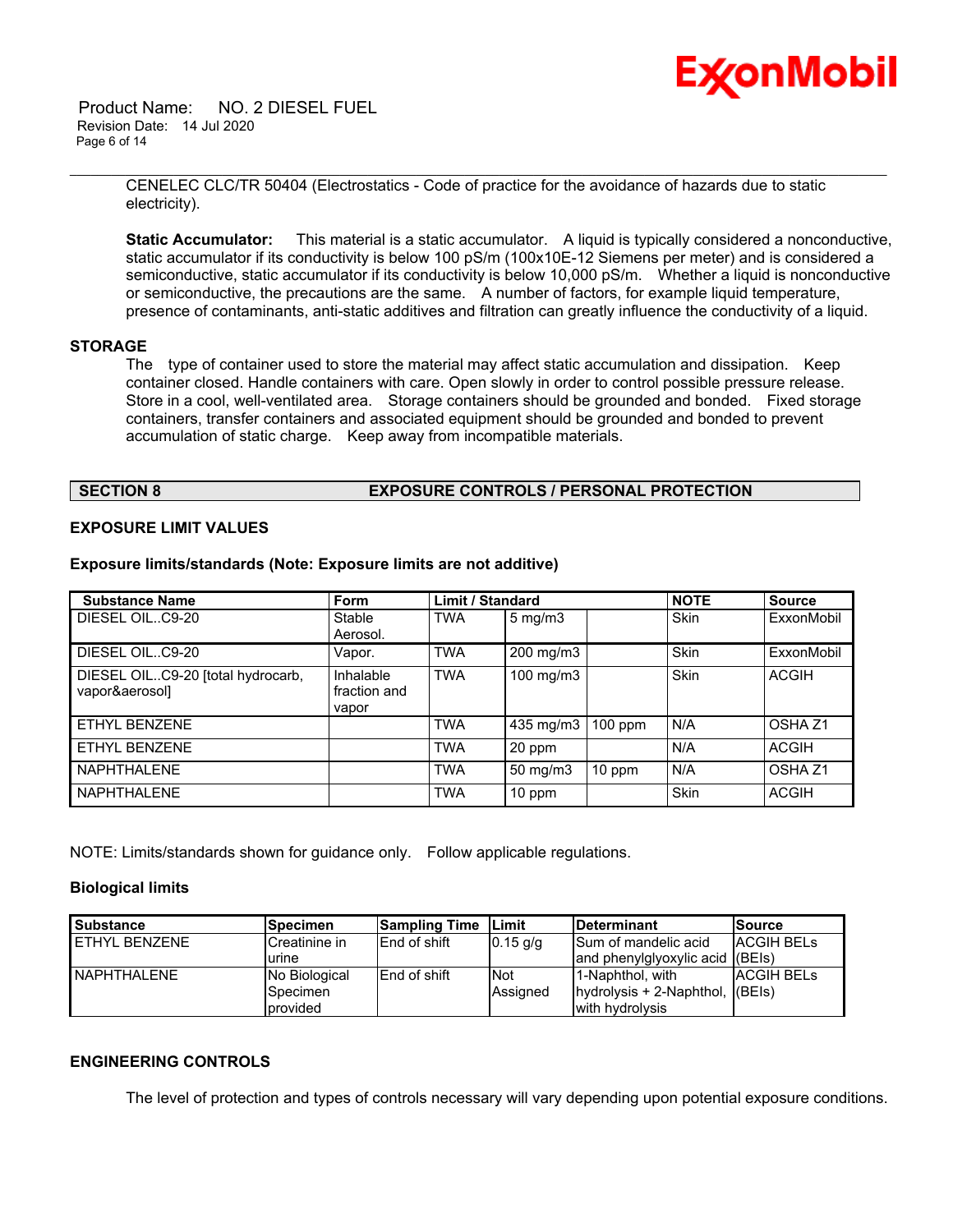

 Product Name: NO. 2 DIESEL FUEL Revision Date: 14 Jul 2020 Page 7 of 14

> Control measures to consider: Use explosion-proof ventilation equipment to stay below exposure limits.

# **PERSONAL PROTECTION**

Personal protective equipment selections vary based on potential exposure conditions such as applications, handling practices, concentration and ventilation. Information on the selection of protective equipment for use with this material, as provided below, is based upon intended, normal usage.

\_\_\_\_\_\_\_\_\_\_\_\_\_\_\_\_\_\_\_\_\_\_\_\_\_\_\_\_\_\_\_\_\_\_\_\_\_\_\_\_\_\_\_\_\_\_\_\_\_\_\_\_\_\_\_\_\_\_\_\_\_\_\_\_\_\_\_\_\_\_\_\_\_\_\_\_\_\_\_\_\_\_\_\_\_\_\_\_\_\_\_\_\_\_\_\_\_\_\_\_\_\_\_\_\_\_\_\_\_\_\_\_\_\_\_\_\_\_

**Respiratory Protection:** If engineering controls do not maintain airborne contaminant concentrations at a level which is adequate to protect worker health, an approved respirator may be appropriate. Respirator selection, use, and maintenance must be in accordance with regulatory requirements, if applicable. Types of respirators to be considered for this material include:

Half-face filter respirator

For high airborne concentrations, use an approved supplied-air respirator, operated in positive pressure mode. Supplied air respirators with an escape bottle may be appropriate when oxygen levels are inadequate, gas/vapor warning properties are poor, or if air purifying filter capacity/rating may be exceeded.

**Hand Protection:** Any specific glove information provided is based on published literature and glove manufacturer data. Glove suitability and breakthrough time will differ depending on the specific use conditions. Contact the glove manufacturer for specific advice on glove selection and breakthrough times for your use conditions. Inspect and replace worn or damaged gloves. The types of gloves to be considered for this material include:

Chemical resistant gloves are recommended. If contact with forearms is likely wear gauntlet style gloves.

**Eye Protection:** If contact with material is likely, chemical goggles are recommended.

**Skin and Body Protection:** Any specific clothing information provided is based on published literature or manufacturer data. The types of clothing to be considered for this material include: Chemical/oil resistant clothing is recommended.

**Specific Hygiene Measures:** Always observe good personal hygiene measures, such as washing after handling the material and before eating, drinking, and/or smoking. Routinely wash work clothing and protective equipment to remove contaminants. Discard contaminated clothing and footwear that cannot be cleaned. Practice good housekeeping.

#### **ENVIRONMENTAL CONTROLS**

Comply with applicable environmental regulations limiting discharge to air, water and soil. Protect the environment by applying appropriate control measures to prevent or limit emissions.

# **SECTION 9 PHYSICAL AND CHEMICAL PROPERTIES**

**Note: Physical and chemical properties are provided for safety, health and environmental considerations only and may not fully represent product specifications. Contact the Supplier for additional information.**

**GENERAL INFORMATION**

**Physical State:** Liquid **Color:** Clear (May Be Dyed)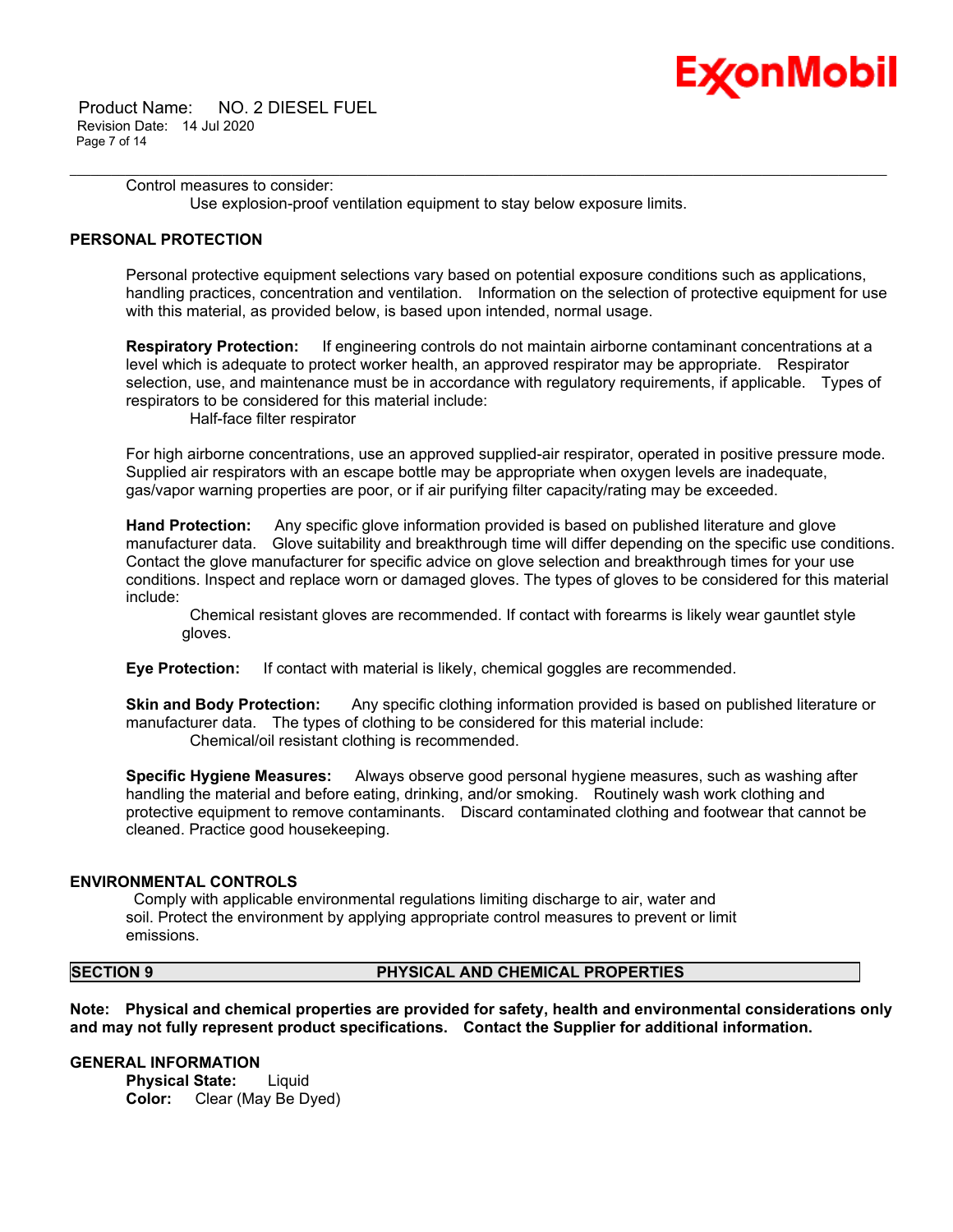

 Product Name: NO. 2 DIESEL FUEL Revision Date: 14 Jul 2020 Page 8 of 14

> **Odor:** Petroleum/Solvent **Odor Threshold:** N/D

# **IMPORTANT HEALTH, SAFETY, AND ENVIRONMENTAL INFORMATION**

**Relative Density (at 15 °C):** 0.81 - 0.87 **Density (at 15 °C):** 810 kg/m<sup>3</sup> (6.76 lbs/gal, 0.81 kg/dm<sup>3</sup>) - 876 kg/m<sup>3</sup> (7.31 lbs/gal, 0.88 kg/dm<sup>3</sup>) **Flammability (Solid, Gas):** N/A **Flash Point [Method]:** >38°C (100°F) [ASTM D-93] **Flammable Limits (Approximate volume % in air):** LEL: 0.6 UEL: 7.0 **Autoignition Temperature:** >200°C (392°F) **Boiling Point / Range:** 145°C (293°F) - 370°C (698°F) **Decomposition Temperature:** N/D **Vapor Density (Air = 1):** > 2 at 101 kPa **Vapor Pressure:** 0.067 kPa (0.5 mm Hg) at 20 °C **Evaporation Rate (n-butyl acetate = 1):** N/D **pH:** N/A **Log Pow (n-Octanol/Water Partition Coefficient):** > 3.5 **Solubility in Water:** Negligible **Viscosity:** 1.7 cSt (1.7 mm2/sec) at 40 °C - 4.1 cSt (4.1 mm2/sec) at 40 °C **Oxidizing Properties:** See Hazards Identification Section.

\_\_\_\_\_\_\_\_\_\_\_\_\_\_\_\_\_\_\_\_\_\_\_\_\_\_\_\_\_\_\_\_\_\_\_\_\_\_\_\_\_\_\_\_\_\_\_\_\_\_\_\_\_\_\_\_\_\_\_\_\_\_\_\_\_\_\_\_\_\_\_\_\_\_\_\_\_\_\_\_\_\_\_\_\_\_\_\_\_\_\_\_\_\_\_\_\_\_\_\_\_\_\_\_\_\_\_\_\_\_\_\_\_\_\_\_\_\_

### **OTHER INFORMATION**

**Freezing Point:** N/D **Melting Point:** N/A **Pour Point:** < -6°C (21°F)

#### **SECTION 10 STABILITY AND REACTIVITY**

**REACTIVITY:** See sub-sections below.

**STABILITY:** Material is stable under normal conditions.

**CONDITIONS TO AVOID:** Avoid heat, sparks, open flames and other ignition sources.

**MATERIALS TO AVOID:** Halogens, Strong Acids, Strong Bases, Strong oxidizers

**HAZARDOUS DECOMPOSITION PRODUCTS:** Material does not decompose at ambient temperatures.

**POSSIBILITY OF HAZARDOUS REACTIONS:** Hazardous polymerization will not occur.

**SECTION 11 TOXICOLOGICAL INFORMATION**

# **INFORMATION ON TOXICOLOGICAL EFFECTS**

| <b>Hazard Class</b>                                                    | <b>Conclusion / Remarks</b>                                                                                                                   |
|------------------------------------------------------------------------|-----------------------------------------------------------------------------------------------------------------------------------------------|
| <b>Inhalation</b>                                                      |                                                                                                                                               |
| Acute Toxicity: (Rat) 4 hour(s) LC50 4100<br>mg/m3 (Vapor and aerosol) | Moderately toxic. Based on test data for structurally similar<br>materials. Test(s) equivalent or similar to OECD Guideline 403               |
| Irritation: No end point data for material.                            | Elevated temperatures or mechanical action may form vapors,<br>mist, or fumes which may be irritating to the eyes, nose, throat, or<br>lungs. |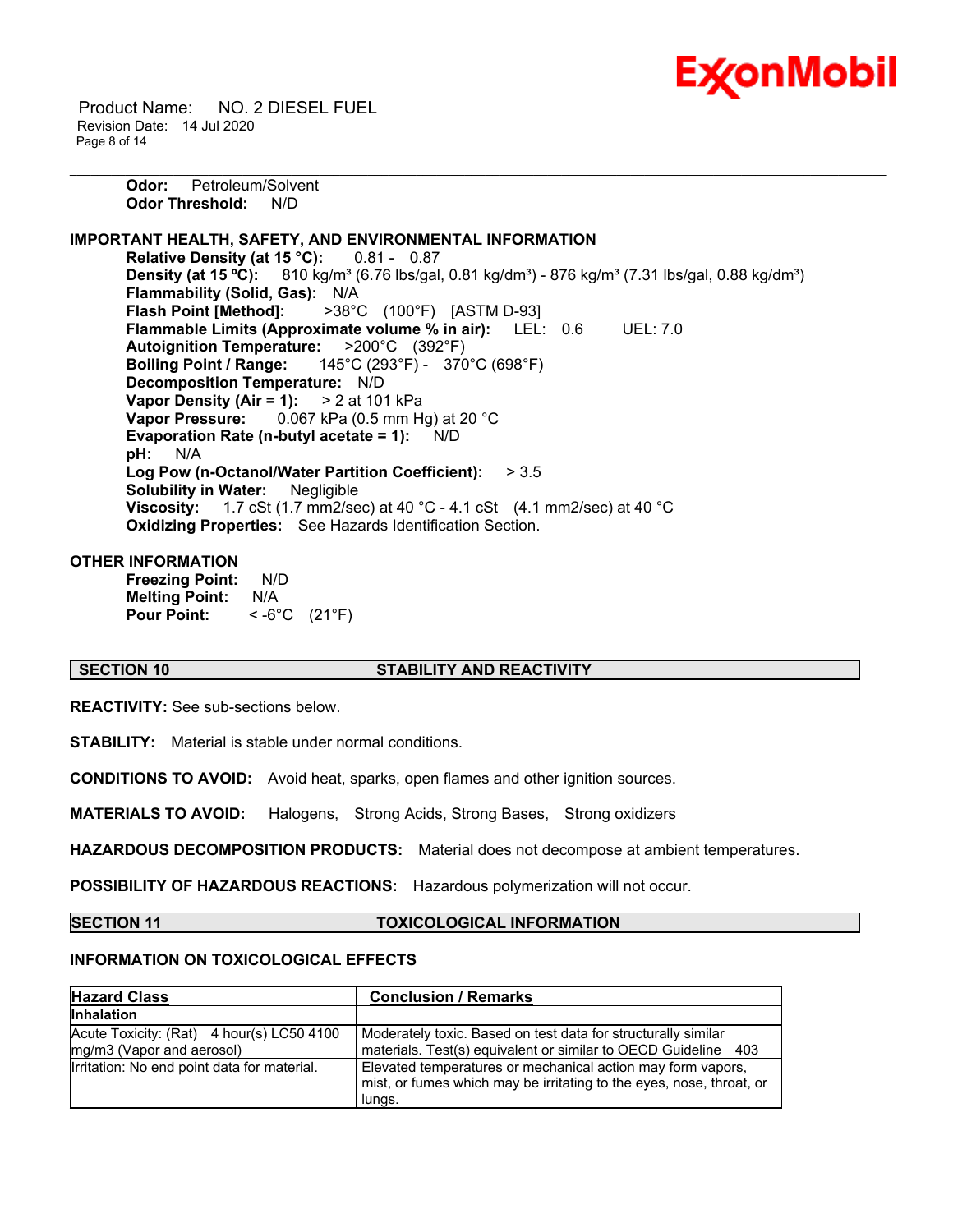

 Product Name: NO. 2 DIESEL FUEL Revision Date: 14 Jul 2020 Page 9 of 14

| Ingestion                                                     |                                                                                                                                                                                                                   |  |  |  |
|---------------------------------------------------------------|-------------------------------------------------------------------------------------------------------------------------------------------------------------------------------------------------------------------|--|--|--|
| Acute Toxicity (Rat): LD50 > 5000 mg/kg                       | Minimally Toxic. Based on test data for structurally similar<br>materials. Test(s) equivalent or similar to OECD Guideline<br>401                                                                                 |  |  |  |
| <b>Skin</b>                                                   |                                                                                                                                                                                                                   |  |  |  |
| Acute Toxicity (Rabbit): LD50 > 5000 mg/kg                    | Minimally Toxic. Based on test data for structurally similar<br>materials. Test(s) equivalent or similar to OECD Guideline<br>434                                                                                 |  |  |  |
| Skin Corrosion/Irritation (Rabbit): Data<br>available.        | Irritating to the skin. Based on test data for structurally similar<br>materials. Test(s) equivalent or similar to OECD Guideline<br>404                                                                          |  |  |  |
| <b>Eye</b>                                                    |                                                                                                                                                                                                                   |  |  |  |
| Serious Eye Damage/Irritation (Rabbit): Data<br>lavailable.   | May cause mild, short-lasting discomfort to eyes. Based on test<br>data for structurally similar materials. Test(s) equivalent or similar<br>to OECD Guideline 405                                                |  |  |  |
| Sensitization                                                 |                                                                                                                                                                                                                   |  |  |  |
| Respiratory Sensitization: No end point data<br>for material. | Not expected to be a respiratory sensitizer.                                                                                                                                                                      |  |  |  |
| Skin Sensitization: Data available.                           | Not expected to be a skin sensitizer. Based on test data for<br>structurally similar materials. Test(s) equivalent or similar to OECD<br>Guideline 406                                                            |  |  |  |
| Aspiration: Data available.                                   | May be fatal if swallowed and enters airways.<br>Based on physico-<br>chemical properties of the material.                                                                                                        |  |  |  |
| Germ Cell Mutagenicity: Data available.                       | Not expected to be a germ cell mutagen. Based on test data for<br>structurally similar materials. Test(s) equivalent or similar to OECD<br>Guideline 471 475                                                      |  |  |  |
| Carcinogenicity: Data available.                              | Caused cancer in laboratory animals, but the relevance to humans<br>is uncertain. Based on test data for structurally similar materials.<br>Test(s) equivalent or similar to OECD Guideline 451                   |  |  |  |
| Reproductive Toxicity: Data available.                        | Not expected to be a reproductive toxicant. Test(s) equivalent or<br>similar to OECD Guideline 414                                                                                                                |  |  |  |
| Lactation: No end point data for material.                    | Not expected to cause harm to breast-fed children.                                                                                                                                                                |  |  |  |
| <b>Specific Target Organ Toxicity (STOT)</b>                  |                                                                                                                                                                                                                   |  |  |  |
| Single Exposure: No end point data for<br>material.           | Not expected to cause organ damage from a single exposure.                                                                                                                                                        |  |  |  |
| Repeated Exposure: Data available.                            | Contains a substance that may cause damage to organs from<br>prolonged or repeated exposure. Based on test data for<br>structurally similar materials. Test(s) equivalent or similar to OECD<br>Guideline 410 413 |  |  |  |

\_\_\_\_\_\_\_\_\_\_\_\_\_\_\_\_\_\_\_\_\_\_\_\_\_\_\_\_\_\_\_\_\_\_\_\_\_\_\_\_\_\_\_\_\_\_\_\_\_\_\_\_\_\_\_\_\_\_\_\_\_\_\_\_\_\_\_\_\_\_\_\_\_\_\_\_\_\_\_\_\_\_\_\_\_\_\_\_\_\_\_\_\_\_\_\_\_\_\_\_\_\_\_\_\_\_\_\_\_\_\_\_\_\_\_\_\_\_

# **TOXICITY FOR SUBSTANCES**

| <b>NAME</b>           | <b>ACUTE TOXICITY</b>                                              |
|-----------------------|--------------------------------------------------------------------|
| <b>IETHYL BENZENE</b> | Inhalation Lethality: 4 hour(s) LC50 17.8 mg/l (Vapor) (Rat); Oral |
|                       | Lethality: LD50 3.5 g/kg (Rat)                                     |
| <b>INAPHTHALENE</b>   | Inhalation Lethality: 4 hour(s) LC50 > 0.4 mg/l (Max attainable    |
|                       | vapor conc.) (Rat); Oral Lethality: LD50 533 mg/kg (Mouse)         |

# **OTHER INFORMATION**

# **For the product itself:**

Target Organs Repeated Exposure: Bone marrow, Liver, Thymus

Vapor concentrations above recommended exposure levels are irritating to the eyes and the respiratory tract, may cause headaches and dizziness, are anesthetic and may have other central nervous system effects.

 Small amounts of liquid aspirated into the lungs during ingestion or from vomiting may cause chemical pneumonitis or pulmonary edema.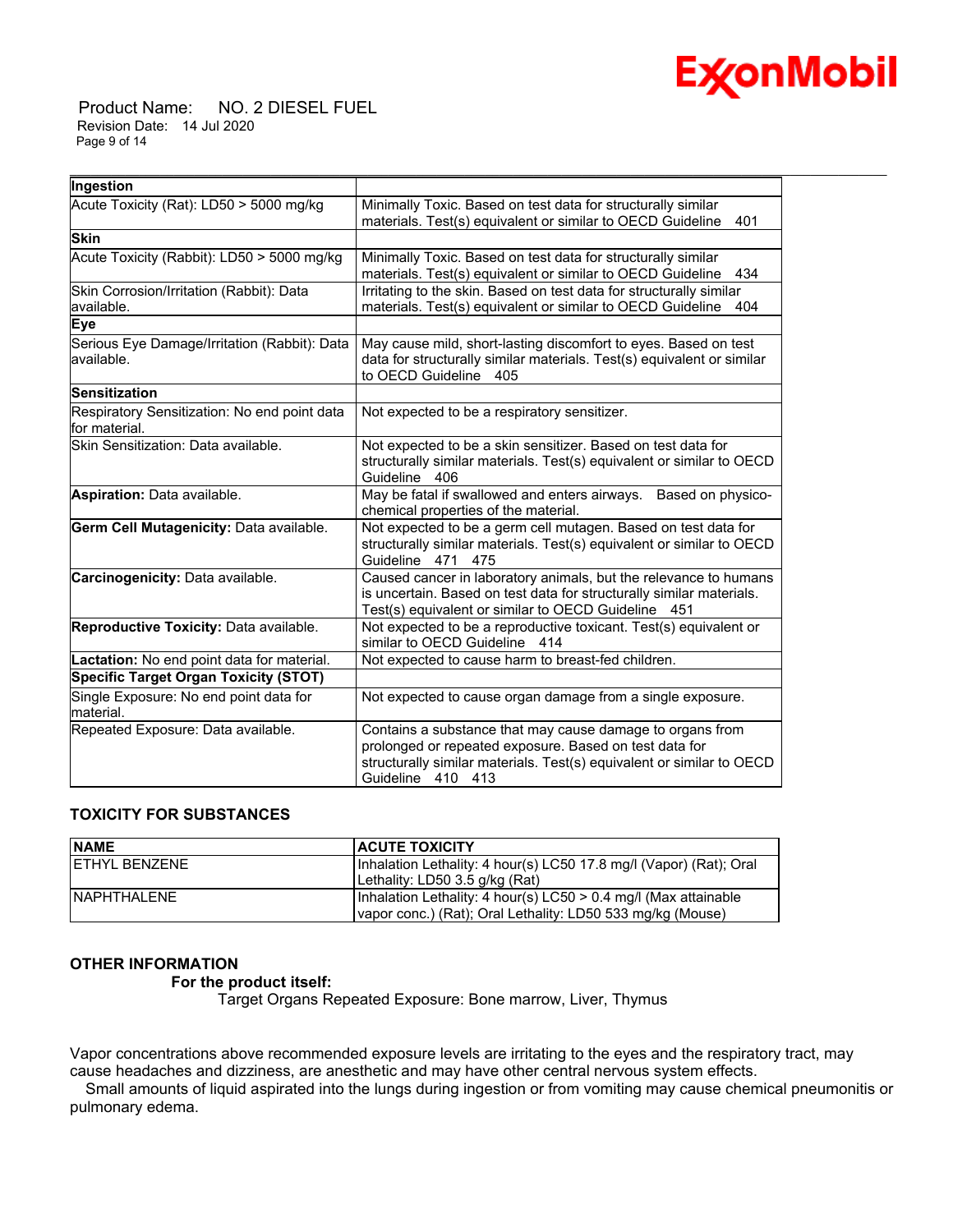

 Product Name: NO. 2 DIESEL FUEL Revision Date: 14 Jul 2020 Page 10 of 14

Diesel fuel: Caused cancer in animal tests. Caused mutations in vitro. Repeated dermal exposures to high concentrations in test animals resulted in reduced litter size and litter weight, and increased fetal resorptions at maternally toxic doses. Dermal exposure to high concentrations resulted in severe skin irritation with weight loss and some mortality. Inhalation exposure to high concentrations resulted in respiratory tract irritation, lung changes/infiltration/accumulation, and reduction in lung function.

\_\_\_\_\_\_\_\_\_\_\_\_\_\_\_\_\_\_\_\_\_\_\_\_\_\_\_\_\_\_\_\_\_\_\_\_\_\_\_\_\_\_\_\_\_\_\_\_\_\_\_\_\_\_\_\_\_\_\_\_\_\_\_\_\_\_\_\_\_\_\_\_\_\_\_\_\_\_\_\_\_\_\_\_\_\_\_\_\_\_\_\_\_\_\_\_\_\_\_\_\_\_\_\_\_\_\_\_\_\_\_\_\_\_\_\_\_\_

 Diesel exhaust fumes: Carcinogenic in animal tests. Inhalation exposures to exhaust for 2 years in test animals resulted in lung tumors and lymphoma. Extract of particulate produced skin tumors in test animals. Caused mutations in vitro.

### **Contains:**

NAPHTHALENE: Exposure to high concentrations of naphthalene may cause destruction of red blood cells, anemia, and cataracts. Naphthalene caused cancer in laboratory animal studies, but the relevance of these findings to humans is uncertain.

 ETHYLBENZENE: Caused cancer in laboratory animal studies. The relevance of these findings to humans is uncertain.

### **The following ingredients are cited on the lists below:**

| <b>Chemical Name</b>   | <b>CAS Number</b> | <b>List Citations</b> |
|------------------------|-------------------|-----------------------|
| <b>I ETHYL BENZENE</b> | 100-41-4          |                       |
| NAPHTHALENE            | $91 - 20 - 3$     | <u>.</u>              |

--REGULATORY LISTS SEARCHED--

| $1 =$ NTP CARC | $3 = IARC 1$  | $5 = IARC2B$  |
|----------------|---------------|---------------|
| $2 = NTP$ SUS  | $4 = IARC 2A$ | 6 = OSHA CARC |

| SECTION 12 | <b>ECOLOGICAL INFORMATION</b> |
|------------|-------------------------------|
|------------|-------------------------------|

The information given is based on data for the material, components of the material, or for similar materials, through the application of bridging principals.

#### **ECOTOXICITY**

 Material -- Expected to be toxic to aquatic organisms. May cause long-term adverse effects in the aquatic environment.

#### **MOBILITY**

 More volatile component -- Highly volatile, will partition rapidly to air. Not expected to partition to sediment and wastewater solids.

 High molecular wt. component -- Low solubility and floats and is expected to migrate from water to the land. Expected to partition to sediment and wastewater solids.

# **PERSISTENCE AND DEGRADABILITY**

#### **Biodegradation:**

Material -- Expected to be inherently biodegradable

#### **Atmospheric Oxidation:**

More volatile component -- Expected to degrade rapidly in air

# **ECOLOGICAL DATA**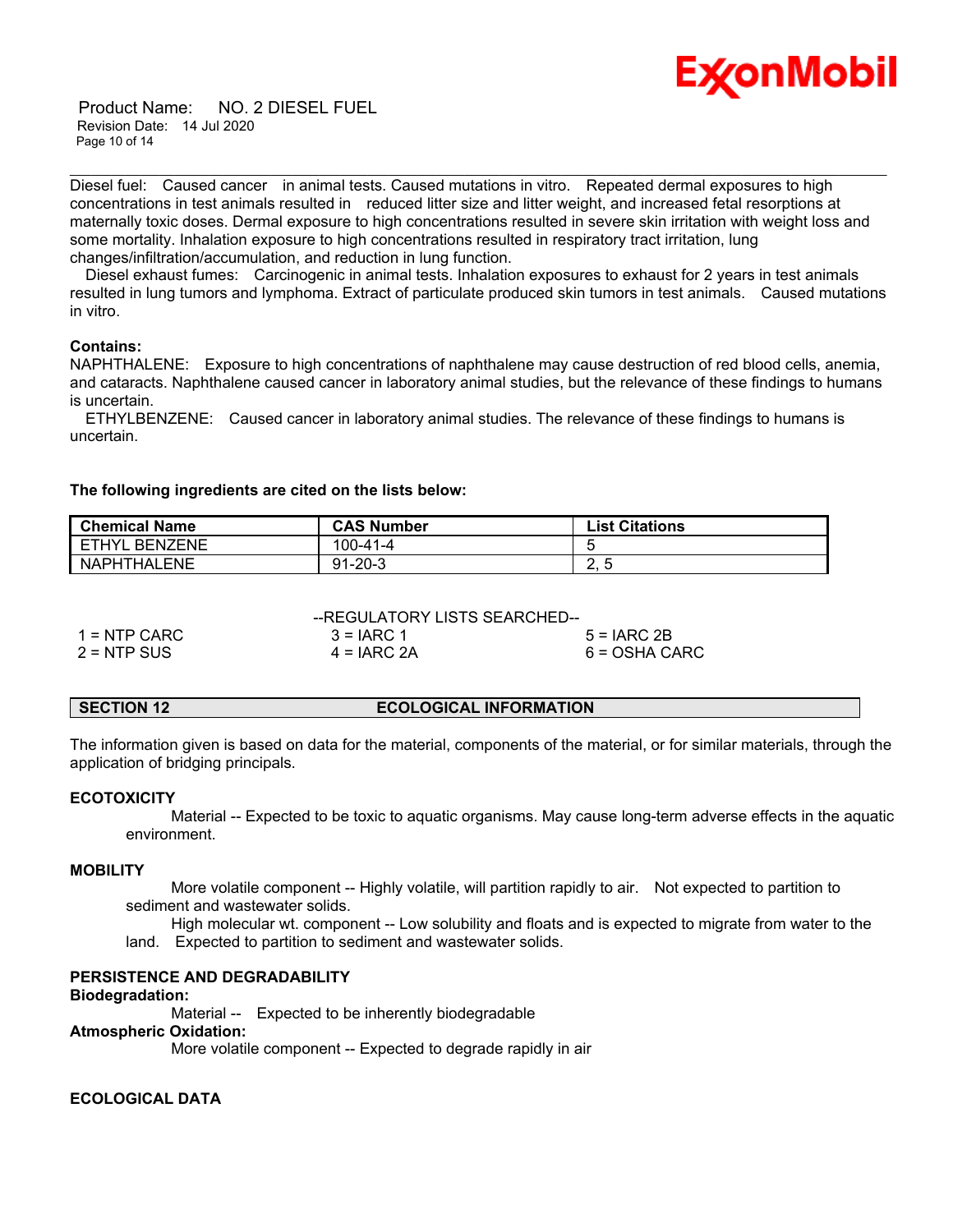

 Product Name: NO. 2 DIESEL FUEL Revision Date: 14 Jul 2020 Page 11 of 14

#### **Ecotoxicity**

| <b>Test</b>                       | <b>Duration</b> | <b>Organism Type</b> | <b>Test Results</b>                  |
|-----------------------------------|-----------------|----------------------|--------------------------------------|
| <b>Aquatic - Acute Toxicity</b>   | 48 hour(s)      | Daphnia magna        | EL50 1 - 1000 mg/l: data for similar |
|                                   |                 |                      | materials                            |
| <b>Aquatic - Acute Toxicity</b>   | 96 hour(s)      | Fish                 | LL50 1 - 100 mg/l: data for similar  |
|                                   |                 |                      | materials                            |
| <b>Aquatic - Acute Toxicity</b>   | 72 hour(s)      | Pseudokirchneriella  | EL50 1 - 100 mg/l: data for similar  |
|                                   |                 | subcapitata          | materials                            |
| <b>Aquatic - Chronic Toxicity</b> | 72 hour(s)      | Pseudokirchneriella  | NOELR 1 - 10 mg/l: data for similar  |
|                                   |                 | subcapitata          | materials                            |

\_\_\_\_\_\_\_\_\_\_\_\_\_\_\_\_\_\_\_\_\_\_\_\_\_\_\_\_\_\_\_\_\_\_\_\_\_\_\_\_\_\_\_\_\_\_\_\_\_\_\_\_\_\_\_\_\_\_\_\_\_\_\_\_\_\_\_\_\_\_\_\_\_\_\_\_\_\_\_\_\_\_\_\_\_\_\_\_\_\_\_\_\_\_\_\_\_\_\_\_\_\_\_\_\_\_\_\_\_\_\_\_\_\_\_\_\_\_

### **Persistence, Degradability and Bioaccumulation Potential**

| Media | <b>Test Type</b>       | <b>Duration</b>     | <b>Test Results</b>     |
|-------|------------------------|---------------------|-------------------------|
| Water | Ready Biodegradability | $28 \text{ day}(s)$ | Percent Degraded < 60 : |
|       |                        |                     | similar material        |

# **SECTION 13 DISPOSAL CONSIDERATIONS**

Disposal recommendations based on material as supplied. Disposal must be in accordance with current applicable laws and regulations, and material characteristics at time of disposal.

# **DISPOSAL RECOMMENDATIONS**

Product is suitable for burning in an enclosed controlled burner for fuel value or disposal by supervised incineration at very high temperatures to prevent formation of undesirable combustion products.

# **REGULATORY DISPOSAL INFORMATION**

RCRA Information: Disposal of unused product may be subject to RCRA regulations (40 CFR 261). Disposal of the used product may also be regulated due to ignitability, corrosivity, reactivity or toxicity as determined by the Toxicity Characteristic Leaching Procedure (TCLP). Potential RCRA characteristics: IGNITABILITY.

**Empty Container Warning** Empty Container Warning (where applicable): Empty containers may contain residue and can be dangerous. Do not attempt to refill or clean containers without proper instructions. Empty drums should be completely drained and safely stored until appropriately reconditioned or disposed. Empty containers should be taken for recycling, recovery, or disposal through suitably qualified or licensed contractor and in accordance with governmental regulations. DO NOT PRESSURISE, CUT, WELD, BRAZE, SOLDER, DRILL, GRIND, OR EXPOSE SUCH CONTAINERS TO HEAT, FLAME, SPARKS, STATIC ELECTRICITY, OR OTHER SOURCES OF IGNITION. THEY MAY EXPLODE AND CAUSE INJURY OR DEATH.

# **SECTION 14 TRANSPORT INFORMATION**

**LAND (DOT)**

**Proper Shipping Name:** DIESEL FUEL **Hazard Class & Division:** COMBUSTIBLE LIQUID **ID Number:** NA1993 **Packing Group:** III **Marine Pollutant:** No **ERG Number:** 128 **Label(s):** NONE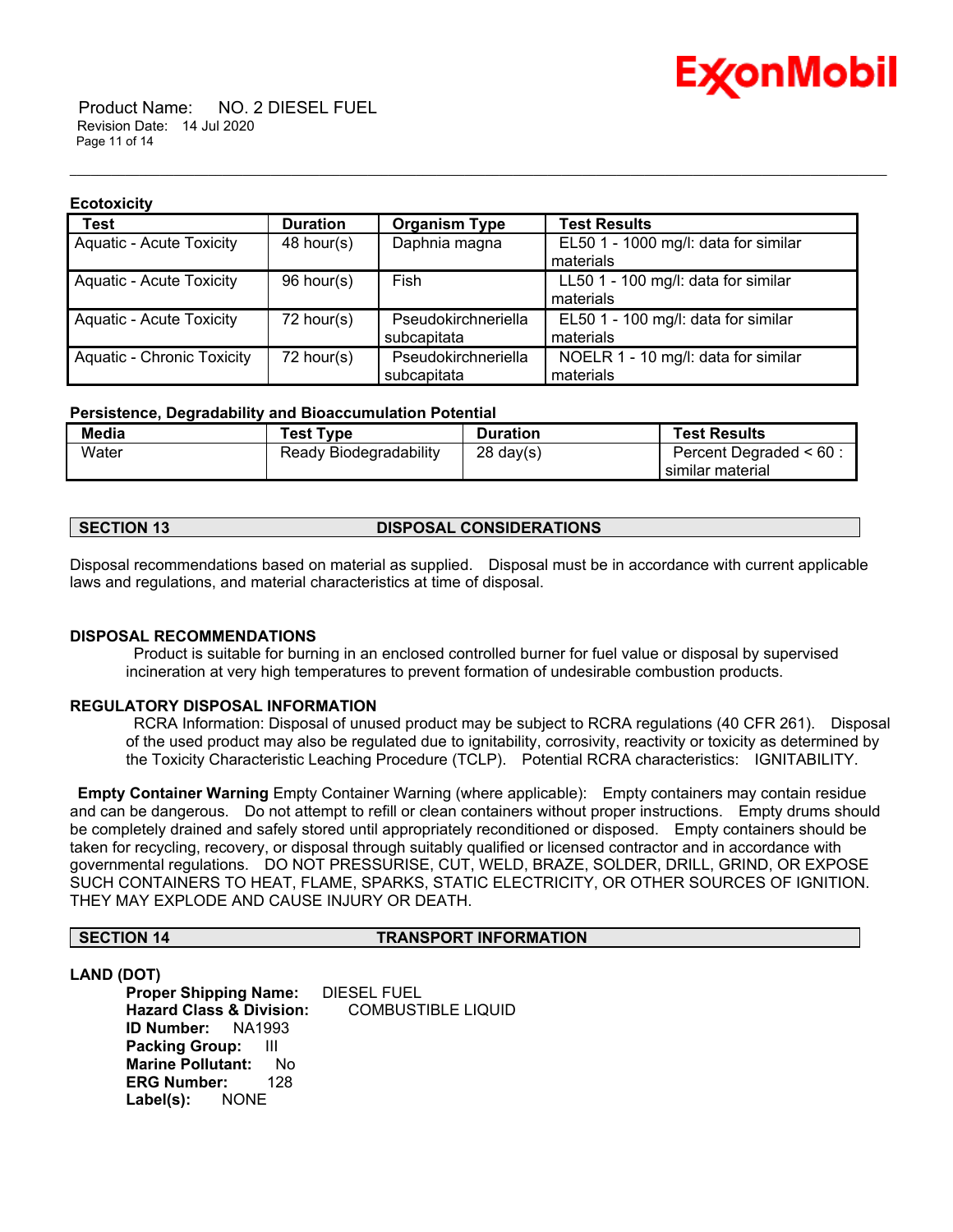

 Product Name: NO. 2 DIESEL FUEL Revision Date: 14 Jul 2020 Page 12 of 14

### **Transport Document Name:** NA1993, DIESEL FUEL, COMBUSTIBLE LIQUID, PG III

\_\_\_\_\_\_\_\_\_\_\_\_\_\_\_\_\_\_\_\_\_\_\_\_\_\_\_\_\_\_\_\_\_\_\_\_\_\_\_\_\_\_\_\_\_\_\_\_\_\_\_\_\_\_\_\_\_\_\_\_\_\_\_\_\_\_\_\_\_\_\_\_\_\_\_\_\_\_\_\_\_\_\_\_\_\_\_\_\_\_\_\_\_\_\_\_\_\_\_\_\_\_\_\_\_\_\_\_\_\_\_\_\_\_\_\_\_\_

Footnote: The flash point of this material is greater than 100 F. Regulatory classification of this material varies. DOT: Flammable liquid or combustible liquid. OSHA: Combustible liquid. IATA/IMO: Flammable liquid. This material is not regulated under 49 CFR in a container of 119 gallon capacity or less when transported solely by land, as long as the material is not a hazardous waste, a marine pollutant, or specifically listed as a hazardous substance.

# **LAND (TDG)**

**Proper Shipping Name:** GAS OIL **Hazard Class & Division:** 3 **UN Number:** 1202 **Packing Group:** III **Special Provisions:** 88, 150

# **SEA (IMDG)**

**Proper Shipping Name:** GAS OIL **Hazard Class & Division:** 3 **EMS Number:** F-E, S-E **UN Number:** 1202 **Packing Group:** III **Marine Pollutant:** Yes **Label(s):** 3 **Transport Document Name:** UN1202, GAS OIL, 3, PG III, (>38°C c.c.), MARINE POLLUTANT

**AIR (IATA) Proper Shipping Name:** GAS OIL **Hazard Class & Division:** 3 **UN Number:** 1202 **Packing Group:** III **Label(s) / Mark(s):** 3 **Transport Document Name:** UN1202, GAS OIL, 3, PG III

# **SECTION 15 REGULATORY INFORMATION**

**OSHA HAZARD COMMUNICATION STANDARD:** This material is considered hazardous in accordance with OSHA HazCom 2012, 29 CFR 1910.1200.

**Listed or exempt from listing/notification on the following chemical inventories:** AIIC, DSL, IECSC, KECI, PICCS, TSCA

**SARA 302:** No chemicals in this material are subject to the reporting requirements of SARA Title III, Section 302

**CERCLA:** This material is not subject to any special reporting under the requirements of the Comprehensive Environmental Response, Compensation and Liability Act (CERCLA). Contact local authorities to determine if other reporting requirements apply.

**SARA (311/312) REPORTABLE GHS HAZARD CLASSES:** Acute Toxicity (any route of exposure), Aspiration Hazard, Carcinogenicity, Flammable (gases, aerosols, liquids, or solids), Skin Corrosion or Irritation, Specific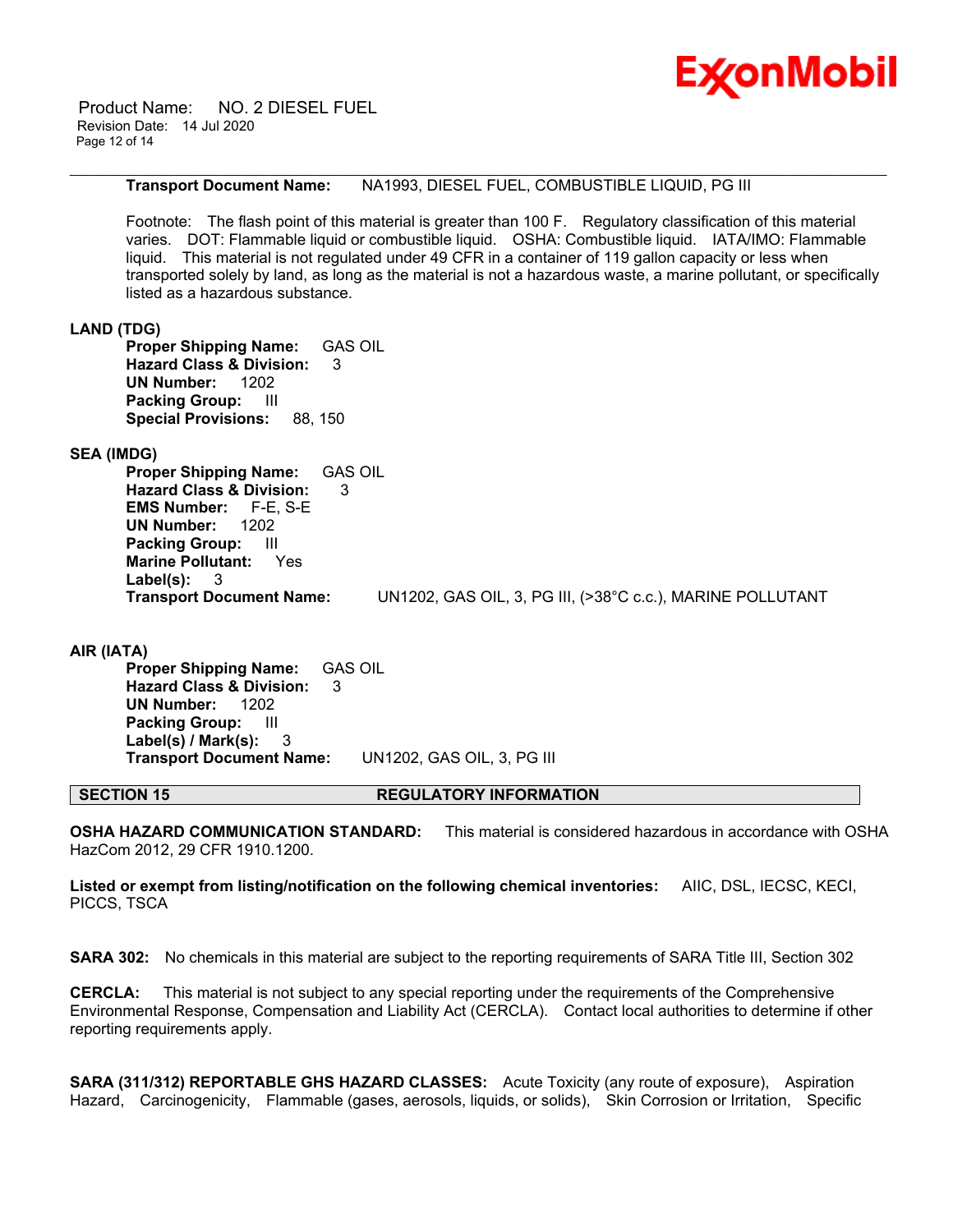

 Product Name: NO. 2 DIESEL FUEL Revision Date: 14 Jul 2020 Page 13 of 14

Target Organ toxicity (single or repeated exposure)

# **SARA (313) TOXIC RELEASE INVENTORY:**

| <b>Chemical Name</b> | <b>CAS Number</b> | <b>Typical Value</b> |
|----------------------|-------------------|----------------------|
| <b>ETHYL BENZENE</b> | $100 - 41 - 4$    | 1%<br>$0.1 -$        |
| <b>NAPHTHALENE</b>   | $91 - 20 - 3$     | 1%<br>$0.1 -$        |

\_\_\_\_\_\_\_\_\_\_\_\_\_\_\_\_\_\_\_\_\_\_\_\_\_\_\_\_\_\_\_\_\_\_\_\_\_\_\_\_\_\_\_\_\_\_\_\_\_\_\_\_\_\_\_\_\_\_\_\_\_\_\_\_\_\_\_\_\_\_\_\_\_\_\_\_\_\_\_\_\_\_\_\_\_\_\_\_\_\_\_\_\_\_\_\_\_\_\_\_\_\_\_\_\_\_\_\_\_\_\_\_\_\_\_\_\_\_

**The following ingredients are cited on the lists below:**

| <b>Chemical Name</b> | <b>CAS Number</b> | <b>List Citations</b> |
|----------------------|-------------------|-----------------------|
| DIESEL OILC9-20      | 68334-30-5        | 18                    |
| <b>ETHYL BENZENE</b> | 100-41-4          | 1.4.10.17.19          |
| NAPHTHALENE          | $91 - 20 - 3$     | 1.4.10.17.19          |

#### --REGULATORY LISTS SEARCHED--

| 1 = ACGIH ALL  | $6 = TSCA$ 5a2     | $11 = CA$ P65 REPRO | $16 = MN$ RTK |
|----------------|--------------------|---------------------|---------------|
| $2 = ACGIH A1$ | $7 = TSCA5e$       | $12$ = CA RTK       | $17 = NJ RTK$ |
| $3 = ACGIH A2$ | $8 = TSCA6$        | $13 = IL$ RTK       | $18 = PA RTK$ |
| $4 = OSHA Z$   | $9 = TSCA 12b$     | $14 = I A RTK$      | $19 = RIRTK$  |
| $5 = TSCA4$    | $10 = CA$ P65 CARC | $15 = M1 293$       |               |

Code key: CARC=Carcinogen; REPRO=Reproductive

# **SECTION 16 OTHER INFORMATION**

 **WARNING:** Cancer and Reproductive Harm - www.P65Warnings.ca.gov. Chemicals known to the State of California to cause cancer, birth defects, or other reproductive harm are created by the combustion of this product.

This warning is given to comply with California Health and Safety Code 25249.6 and does not constitute an admission or a waiver of rights.

 $N/D$  = Not determined,  $N/A$  = Not applicable

# **KEY TO THE H-CODES CONTAINED IN SECTION 3 OF THIS DOCUMENT (for information only):**

H225: Highly flammable liquid and vapor; Flammable Liquid, Cat 2

- H226: Flammable liquid and vapor; Flammable Liquid, Cat 3
- H228(2): Flammable solid; Flammable Solid, Cat 2

H302: Harmful if swallowed; Acute Tox Oral, Cat 4

H304: May be fatal if swallowed and enters airways; Aspiration, Cat 1

H315: Causes skin irritation; Skin Corr/Irritation, Cat 2

H332: Harmful if inhaled; Acute Tox Inh, Cat 4

H351: Suspected of causing cancer; GHS Carcinogenicity, Cat 2

H373: May cause damage to organs through prolonged or repeated exposure; Target Organ, Repeated, Cat 2

H400: Very toxic to aquatic life; Acute Env Tox, Cat 1

H401: Toxic to aquatic life; Acute Env Tox, Cat 2

H410: Very toxic to aquatic life with long lasting effects; Chronic Env Tox, Cat 1

H411: Toxic to aquatic life with long lasting effects; Chronic Env Tox, Cat 2

H412: Harmful to aquatic life with long lasting effects; Chronic Env Tox, Cat 3